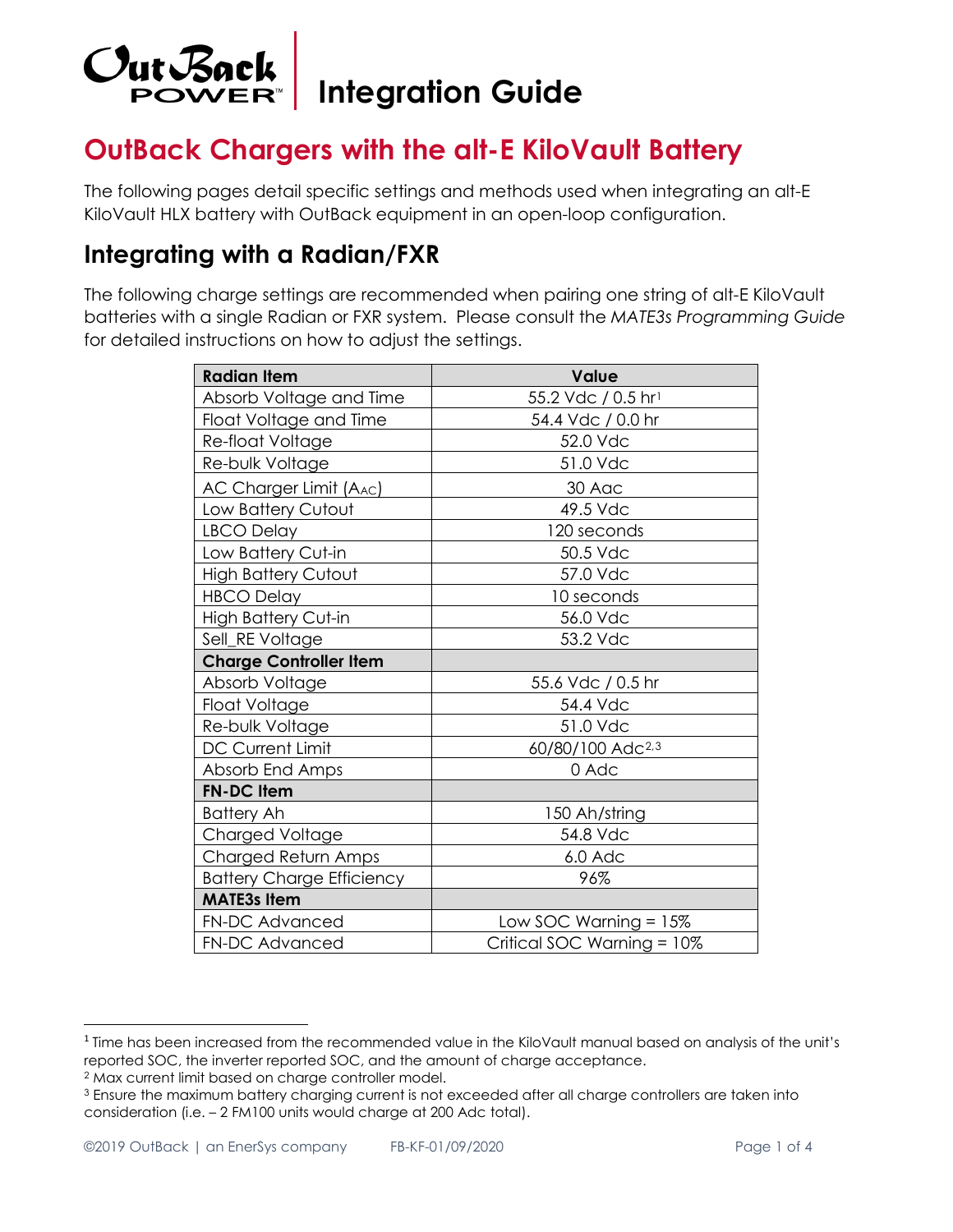#### **Best Practice Operation**

When using KiloVault batteries in a grid-tied system, the *SellRE* voltage must be raised above the default value of 52.0 Vdc to prevent the unit from 'selling the battery'. The recommended setting is 53.2 Vdc. After a full charge, the KiloVault battery rests at approximately 53.4 Vdc. If the sell voltage is 52.0 Vdc, the Radian will see this 1.5 Vdc as an indicator of excess PV production and sell as much as it can until the batteries reach 52.0 Vdc. Because lithium batteries have a flat voltage profile, this 1.5 Vdc is a significant amount of energy.

When commissioning a system, ensure that all batteries are charged to an equal voltage. If not and the batteries reach a low state-of-charge, one (or more) battery (-ies) could self-protect and drop out of the string, creating an immediate open circuit.



**CAUTION: Hazard to Equipment**

Temperature compensation should never be used with lithium batteries.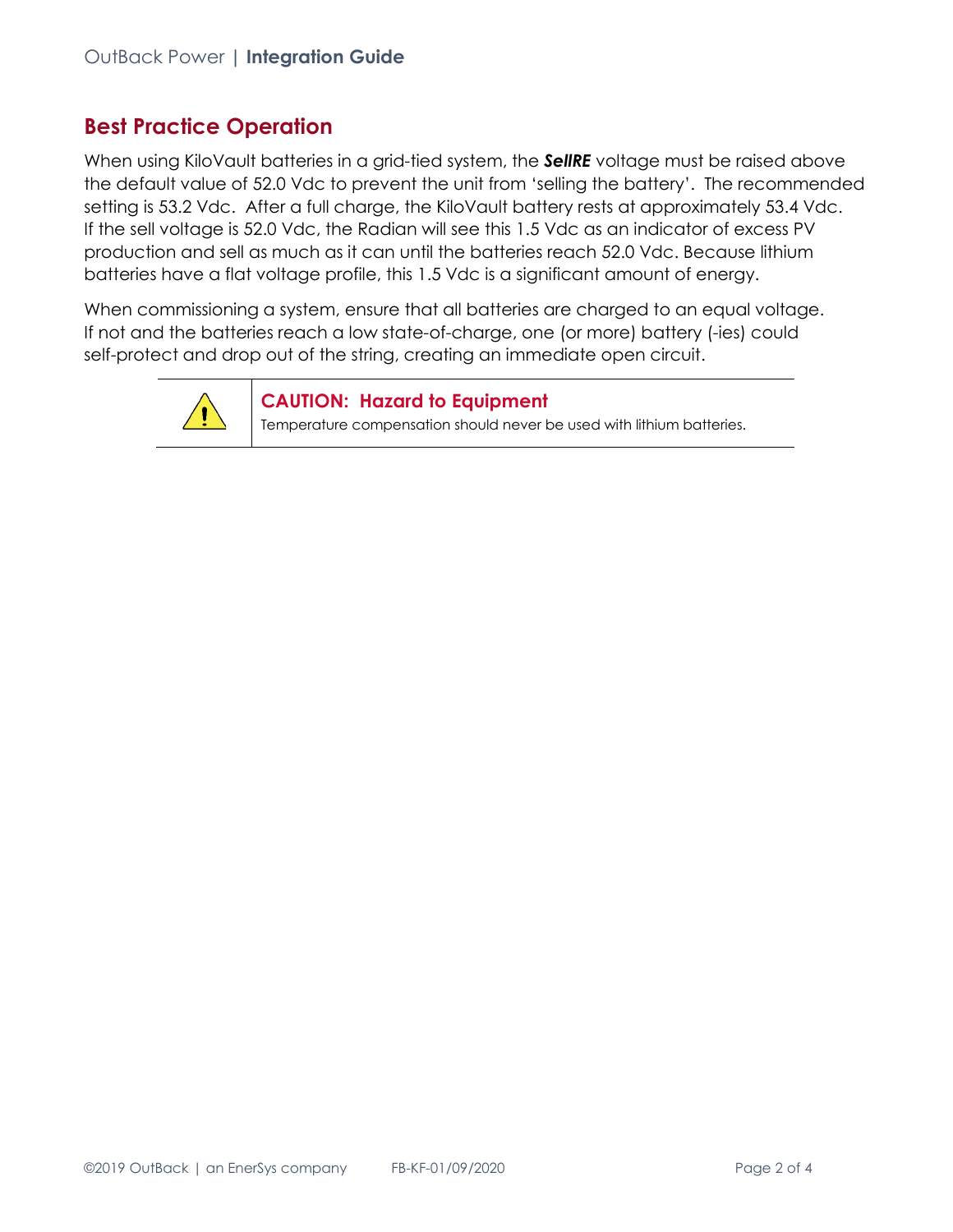### **Integrating with a SkyBox**

The settings below should be programmed into the unit under the *Custom* choice. Please consult the *SkyBox Programming Guide* for detailed instructions on adjusting these settings.

| <b>SkyBox Item</b>             | Value                  |
|--------------------------------|------------------------|
| Maximum SOC                    | 100%                   |
| Minimum SOC                    | 20%                    |
| Absorb Charge                  | Timed                  |
| Absorb Voltage                 | 55.2 Vdc               |
| Absorb Time                    | 00:30                  |
| <b>Float Charge</b>            | Disabled               |
| Float Voltage                  | Can be left at default |
| <b>Float Time</b>              | Can be left at default |
| Re-float Voltage               | 52.0 Vdc               |
| Re-bulk Voltage                | 51.0 Vdc               |
| Equalize Voltage               | 55.2 Vdc               |
| Minimum Equalize Time          | 00:00                  |
| Max Charge Current (Adc)       | 100 Adc (Default)      |
| Max Discharge Current (Adc)    | 125 Adc (Default)      |
| Grid Charge Limit (kW)         | Site specific          |
| Low Battery Cutout             | 49.0 Vdc               |
| LBCO Delay                     | 15 seconds             |
| Low Battery Cut-in             | 50.0 Vdc               |
| <b>High Battery Cutout</b>     | 57.0 Vdc               |
| <b>HBCO Delay</b>              | 10 seconds             |
| <b>High Battery Cut-in</b>     | 56.0 Vdc               |
| <b>Battery Series</b>          | Custom                 |
| <b>Battery Model Number</b>    | Custom                 |
| <b>Battery Description</b>     | KiloVault              |
| <b>Battery Total Amp-Hours</b> | 150 Ah/string          |
| Charge Efficiency Factor       | 96%                    |
| Absorb End Amps                | $6.0$ Adc              |

#### **Best Practice Operation**

When commissioning a system, ensure that all batteries are charged to an equal voltage. If not and the batteries reach a low state-of-charge (SOC), one (or more) battery (-ies) could self-protect and drop out of the string, creating an immediate open circuit.

Upon installation a total system commissioning charge, separate from the individual battery charge described above, is required to properly calibrate the SkyBox state-of-charge (SOC) monitor. This should be done using the 'Reset SOC' button. Initiating this type of charge will begin a full charge cycle and set the SOC to 100% at the conclusion of the charge. If possible, a full load test down to LBCO should also be performed. Each time the battery reaches the low battery cutout voltage, the SkyBox recalculates a state-of-health (SOH) for the battery. This number is used to more accurately track the SOC.



#### **CAUTION: Hazard to Equipment**

Temperature compensation should never be used with lithium batteries.